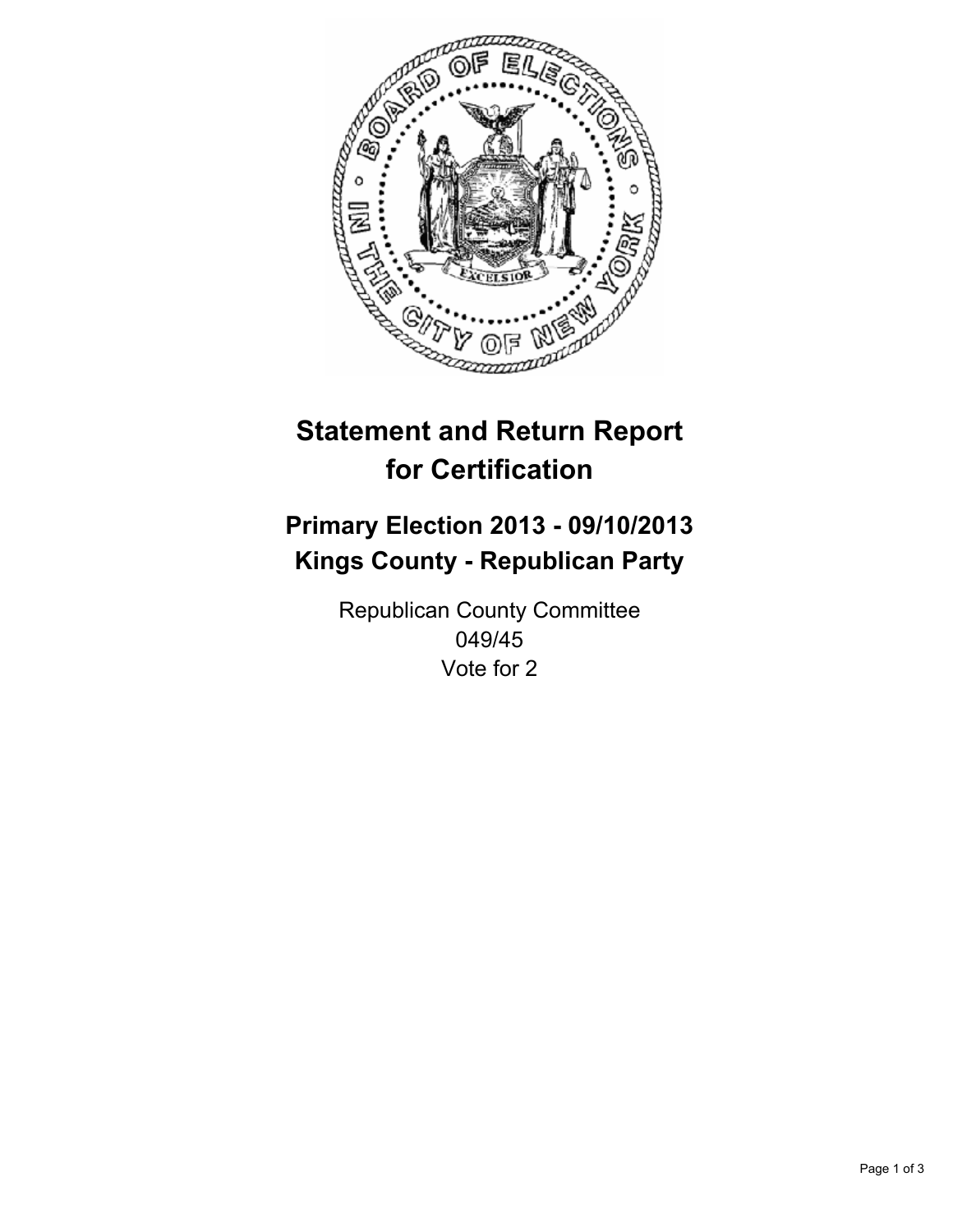

## **Assembly District 45**

| ABSENTEE/MILITARY     | 0        |
|-----------------------|----------|
|                       |          |
| <b>FEDERAL</b>        |          |
| SPECIAL PRESIDENTIAL  | $\Omega$ |
| AFFIDAVIT             | 0        |
| JOSEPH M. BEYDA       | 3        |
| ARTIE L. CABASSO      | 5        |
| <b>NINEL MAYMAN</b>   | 2        |
| <b>INNA MILKHIKER</b> |          |
| <b>Total Votes</b>    | 17       |